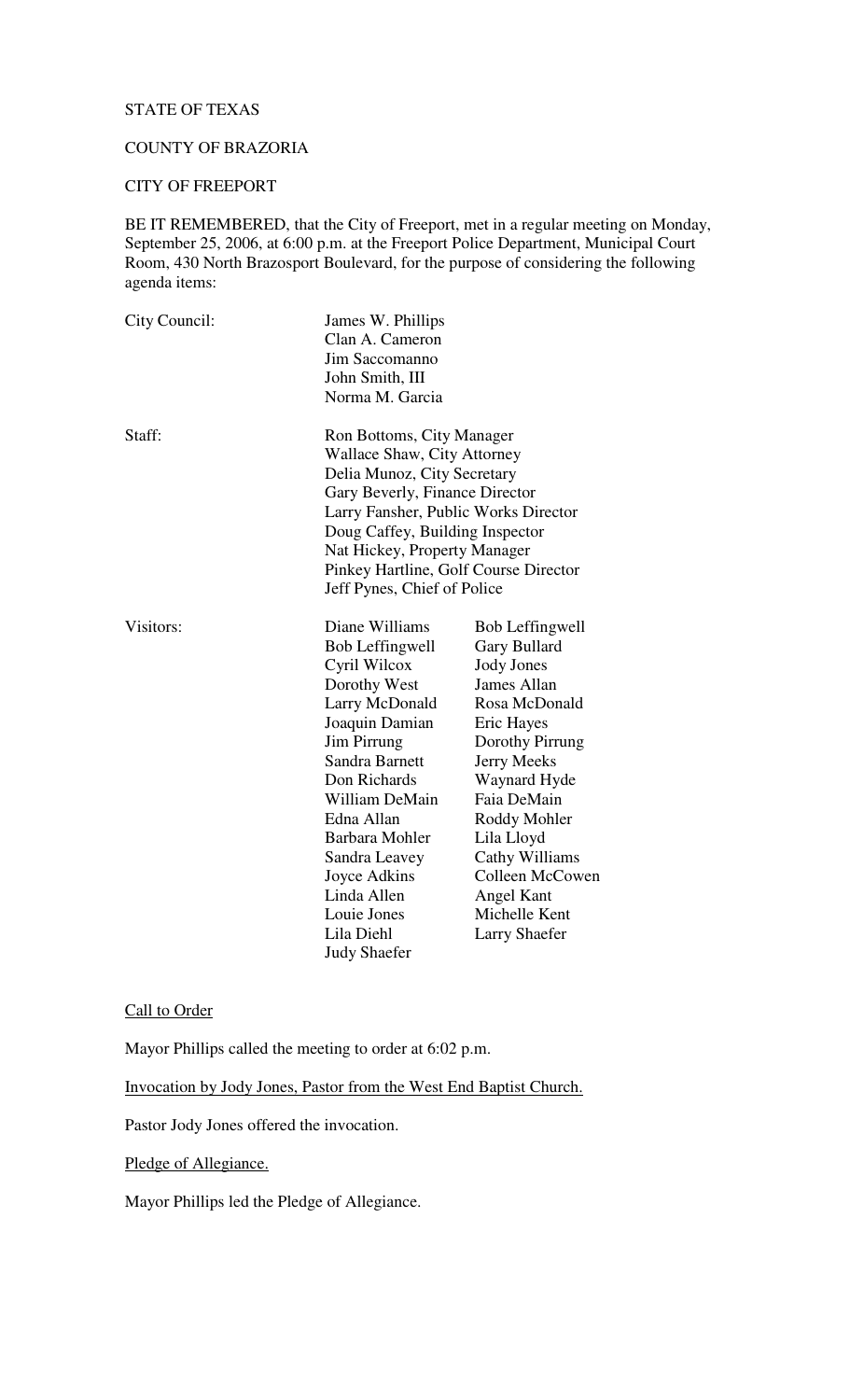Approval of the September 18, City Council Minutes.

On a motion by Councilman Smith, seconded by Councilman Saccomanno, with all present voting "aye", Council unanimously approved the minutes of September l8, 2006.

Attending Citizens and Their Business.

Angel Kent of 115 W. Broad Street, questioned the Open Meeting Act. She presented a list of questions to Mayor Phillips and other members of the Council.

Joaquin Damian of 915 West  $7<sup>th</sup>$  Street blamed Mr. Bottoms for the City's problems, concerning the loss of weapons from the Freeport Police Department. He stated that during the Summertime Blues Festival, a table was set up collecting signatures for a petition, and thought this was wrong and shameful.

Wright Gore, III of 301 W. Brazos and 4000 Essex Lane, Houston, Texas, questioned the Mayor about Mr. Walker Royall being in Freeport. Mayor Phillips said he did not know if he was in town or not. He directed the same question to Councilman Smith, he responded with a "yes". Mr. Gore asked if Mr. Royall would be attending a meeting on October 5, 2006, concerning a lawsuit. Mr. Gore continued to ask questions of taking property and the eminent domain lawsuit. Mayor Phillips advised him to sit down, he then instructed Chief Pynes to remove Mr. Gore from the Council Meeting.

Joyce Adkins of 102 N. Ave. C., said after this incident, that this Council had become legendary. She reminded Council that each of them represents a section of town, and 90% of the money was being spent on the marina project. The City was in dire need of walkways and covered ditches.

Sandra Leavey of 311 W. Broad, wanted Council to continue with the Marina project. The Building Block program was available for anybody wanting to improve their home.

#### Consideration of the approval of Ordinance No. 2006- 2138 adopting a tax rate for fiscal year 2006-2007.

On a motion by Councilman Smith: "I move that property taxes be increased by the adoption of an ordinance levying ad valorem taxes for the City for the 2006 tax year at a tax rate of \$0.71", after receiving a second by Councilman Saccomanno by a record vote, such motion duly adopted, the record vote being 4 to l. Councilman Cameron opposed.

| Councilman Smith:          | aye |
|----------------------------|-----|
| Councilwoman Garcia:       | aye |
| <b>Mayor Phillips:</b>     | aye |
| Councilman Saccomanno: aye |     |
| Councilman Cameron:        | nay |

Consideration of the approval Ordinance No.2006-2139 repealing Ordinance No. 2006-2132 which prohibits the use or authorization of loans involving public funds to a private business.

On a motion by Councilman Saccomanno, seconded by Councilman Smith, with all present voting 4 to l, Council approved Ordinance No. 2006-2139 repealing Ordinance No. 2006-2132 which prohibits the use or authorization of loans involving public funds to a private business. Councilman Cameron opposed.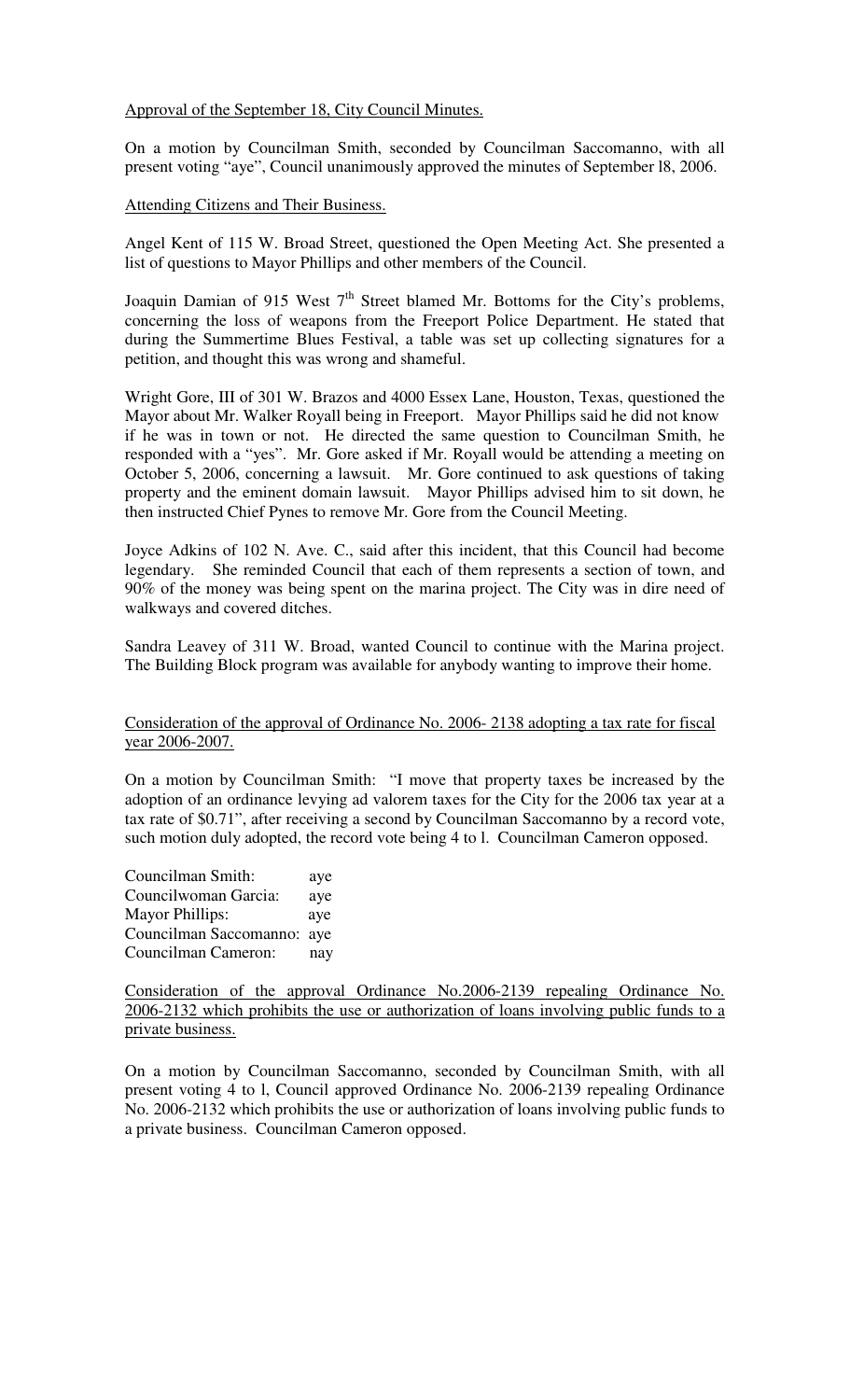Consideration of the approval of Resolution No. 2006-2024 supporting the Brazoria County Shoreline Restoration Task Force in their application with the Texas General Land Office for coastal impact assistance program (CIAP) cycle two (2) funds.

On a motion by Councilman Cameron, seconded by Councilman Saccomanno, with all present voting "aye", Council unanimously approved Resolution No. 2006-2024 supporting the Brazoria County Shoreline Restoration Task Force in their application with the Texas General Land Office for coastal impact assistance program (CIAP) cycle two (2) funds.

Consideration of the approval of Resolution No. 2006-2025 reappointing Jimmy Salinas to the Brazosport Water Authority.

On a motion by Councilman Smith, seconded by Councilman Saccomanno, with all present voting 4 to l, Council approved Resolution No. 2006-2025 reappointing Jimmy Salinas to the Brazosport Water Authority. Councilman Cameron opposed.

Consideration of the approval of signing a letter of support for the Village of Surfside Beach "CIAP" Grant Application for an artificial reef.

On a motion by Councilman Cameron, seconded by Councilwoman Garcia, with all present voting "aye", Council unanimously approved signing a letter of support for the Village of Surfside Beach "CIAP Grant Application for an artificial reef.

Consideration of the approval of sale of the City's interest in trust property at Block 24, Lot 23-24, Velasco Townsite, known as 400 S. Ave. D.

On a motion by Councilman Cameron, seconded by Councilman Saccomanno, with all present voting "aye", Council unanimously approved the sale of the City's interest in trust property at Block 24, Lot 23-24, Velasco Townsite, known as 400 S. Ave. D.

Consideration of the approval of sale of the City's interest in trust property at Block 24, Lots l9 thru 22, Velasco Townsite, known a 400 S. Ave. D.

On a motion by Councilman Cameron, seconded by Councilman Saccomanno, with all present voting "aye", Council unanimously approved the sale of the City's interest in trust property at Block 24, Lots 19 thru 22, Velasco Townsite, known as 400 S. Ave. D.

Consideration of the approval of sale of the City's interest in trust property at Block 26, Lots ll-12, Velasco Townsite, known as 524 S. Ave. D.

Action taken on September 11, 2006, City Council meeting.

Consideration of the approval of authorizing the Mayor to sign an Interlocal Agreement with the City of Freeport and Brazoria County for street improvements.

On a motion by Councilman Cameron, seconded by Councilwoman Garcia, with all present voting "aye", Council unanimously approved the Mayor to sign an Interlocal Agreement with the City of Freeport and Brazoria County for street improvements.

#### Elected Official Report

Councilman Smith, reported the Senior Citizens Committee planning a trip to the Woodlands. The Thanksgiving Dinner for the Senior Citizens is scheduled for November 20, 2006.

Councilman Saccomanno stated that the Main Street Board meets on October 3, 2006.

Mayor Phillips reported the Brazosport High School dedication will be October 21, 2006 at 10:00 a.m. The Board of Realtors will meet for a luncheon, on October 6, 2006 at RiverPlace. On October 17, 2006 the Brazosport Rotary Club will meet at RiverPlace.